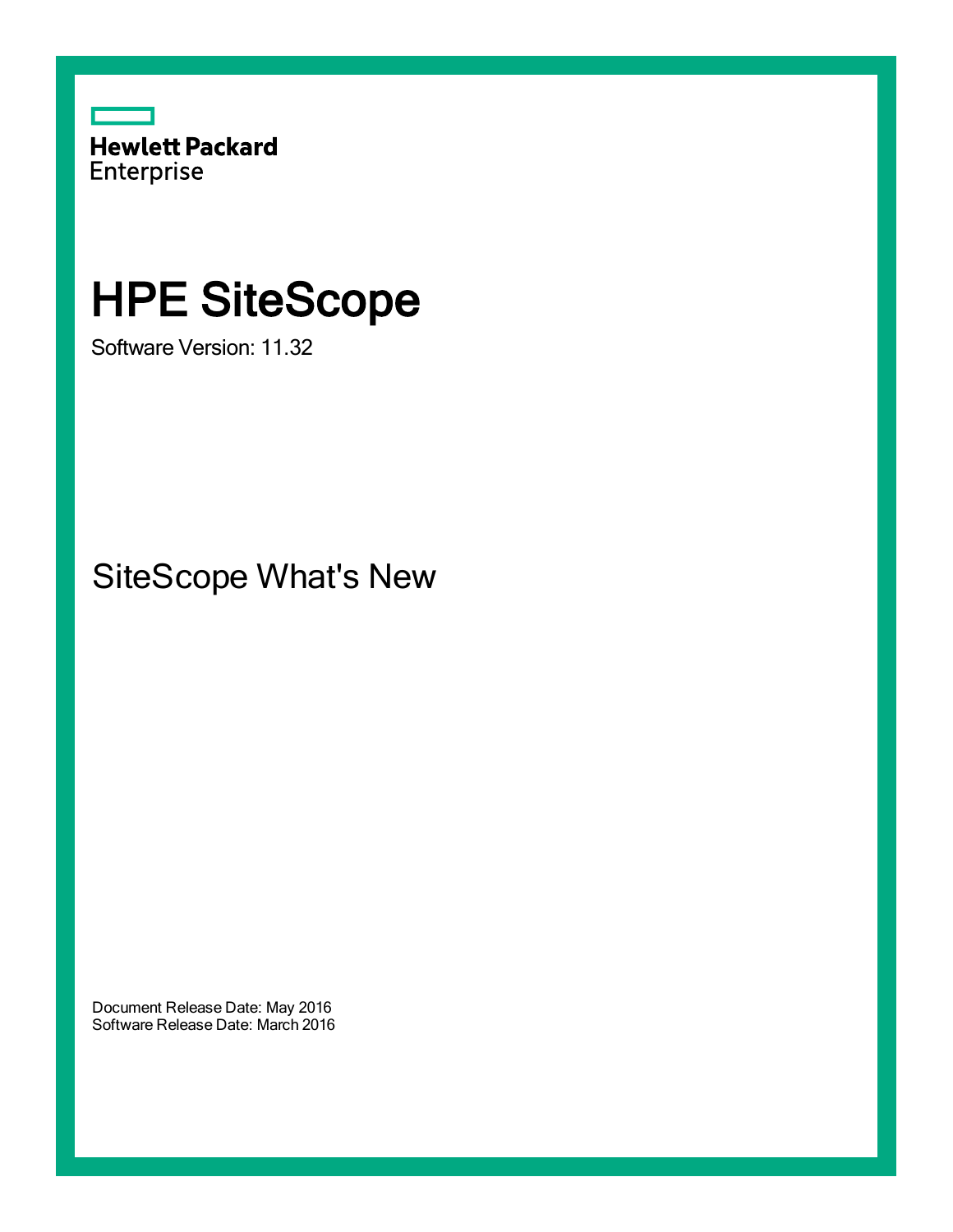## Legal Notices

#### **Warranty**

The only warranties for Hewlett Packard Enterprise products and services are set forth in the express warranty statements accompanying such products and services. Nothing herein should be construed as constituting an additional warranty. HPE shall not be liable for technical or editorial errors or omissions contained herein.

The information contained herein is subject to change without notice.

### Restricted Rights Legend

Confidential computer software. Valid license from HPE required for possession, use or copying. Consistent with FAR 12.211 and 12.212, Commercial Computer Software, Computer Software Documentation, and Technical Data for Commercial Items are licensed to the U.S. Government under vendor's standard commercial license.

### Copyright Notice

© Copyright 2015 Hewlett Packard Enterprise Development LP

#### Trademark Notices

Adobe® and Acrobat® are trademarks of Adobe Systems Incorporated.

Intel®, Pentium®, and Intel® Xeon® are trademarks of Intel Corporation in the U.S. and other countries.

iPod is a trademark of Apple Computer, Inc.

Java is a registered trademark of Oracle and/or its affiliates.

Microsoft®, Windows®, Windows NT®, and Windows® XP are U.S. registered trademarks of Microsoft Corporation.

Oracle is a registered trademark of Oracle Corporation and/or its affiliates.

UNIX® is a registered trademark of The Open Group.

### Documentation Updates

The title page of this document contains the following identifying information:

- Software Version number, which indicates the software version.
- Document Release Date, which changes each time the document is updated.
- Software Release Date, which indicates the release date of this version of the software.

To check for recent updates or to verify that you are using the most recent edition of a document, go to: https://softwaresupport.hp.com/group/softwaresupport/search-result?keyword=.

This site requires an HP Passport account. If you do not have one, click the **Create an account** button on the HP Passport Sign in page.

### Support

Visit the HPE Software Support web site at: **https://softwaresupport.hp.com**

This web site provides contact information and details about the products, services, and support that HPE Software offers.

HPE Software Support provides customer self-solve capabilities. It provides a fast and efficient way to access interactive technical support tools needed to manage your business. As a valued support customer, you can benefit by using the support web site to:

- Search for knowledge documents of interest
- Submit and track support cases and enhancement requests
- Download software patches
- Manage support contracts
- Look up HPE support contacts
- Review information about available services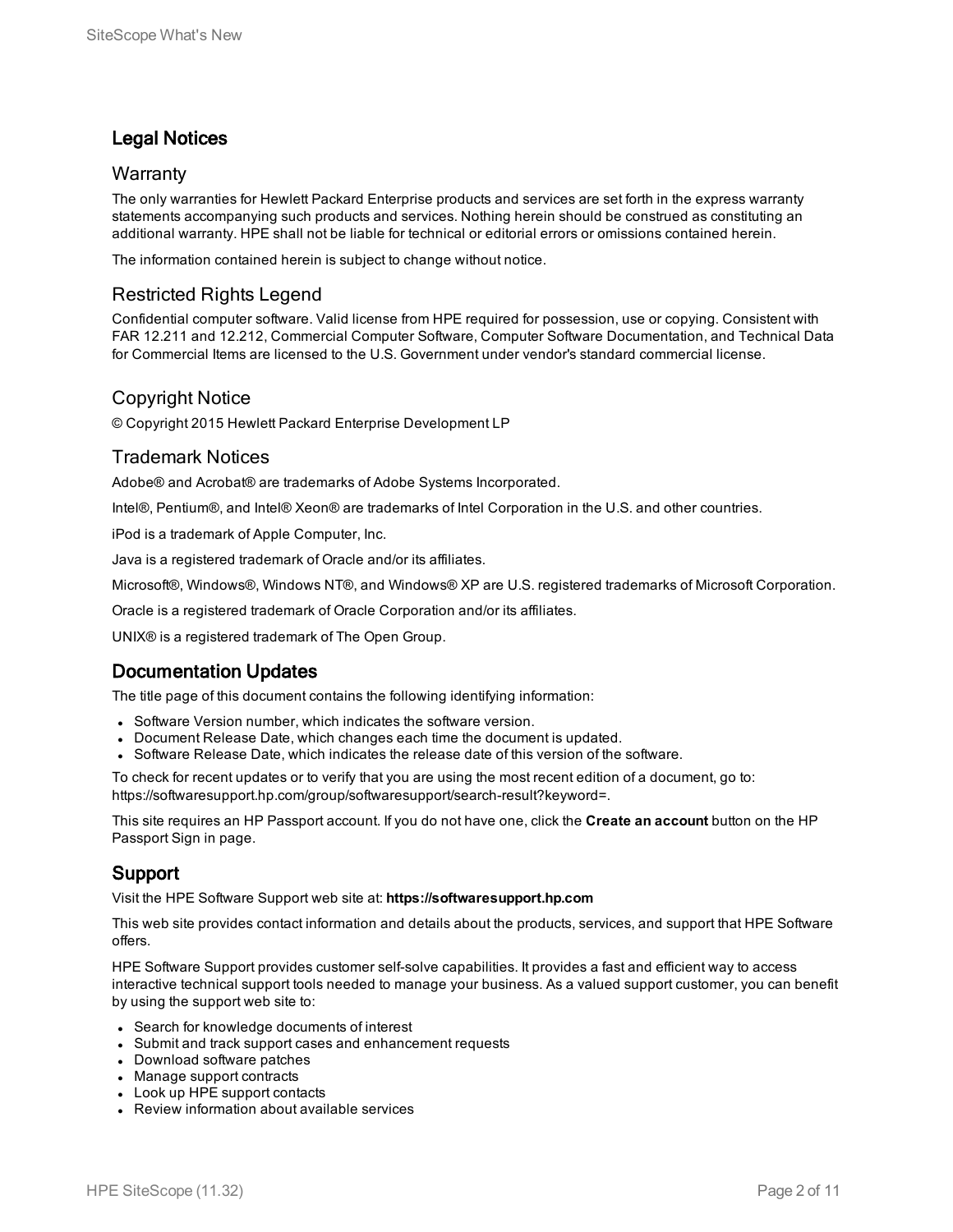- Enter into discussions with other software customers
- Research and register for software training

Most of the support areas require that you register as an HP Passport user and sign in. Many also require a support contract. To register for an HP Passport ID, go to **https://softwaresupport.hp.com** and click **Register**.

#### To find more information about access levels, go to: **https://softwaresupport.hp.com/web/softwaresupport/access-levels**

#### HP Software Integrations, Solutions and Best Practices

Visit the Integrations and Solutions Catalog at https://softwaresupport.hp.com/group/softwaresupport/search-result/- /facetsearch/document/KM01702710 to explore how the products in the HPE Software catalog work together, exchange information, and solve business needs.

Visit the Cross Portfolio Best Practices Library at **https://hpln.hpe.com/group/best-practices-hpsw** to access a wide variety of best practice documents and materials.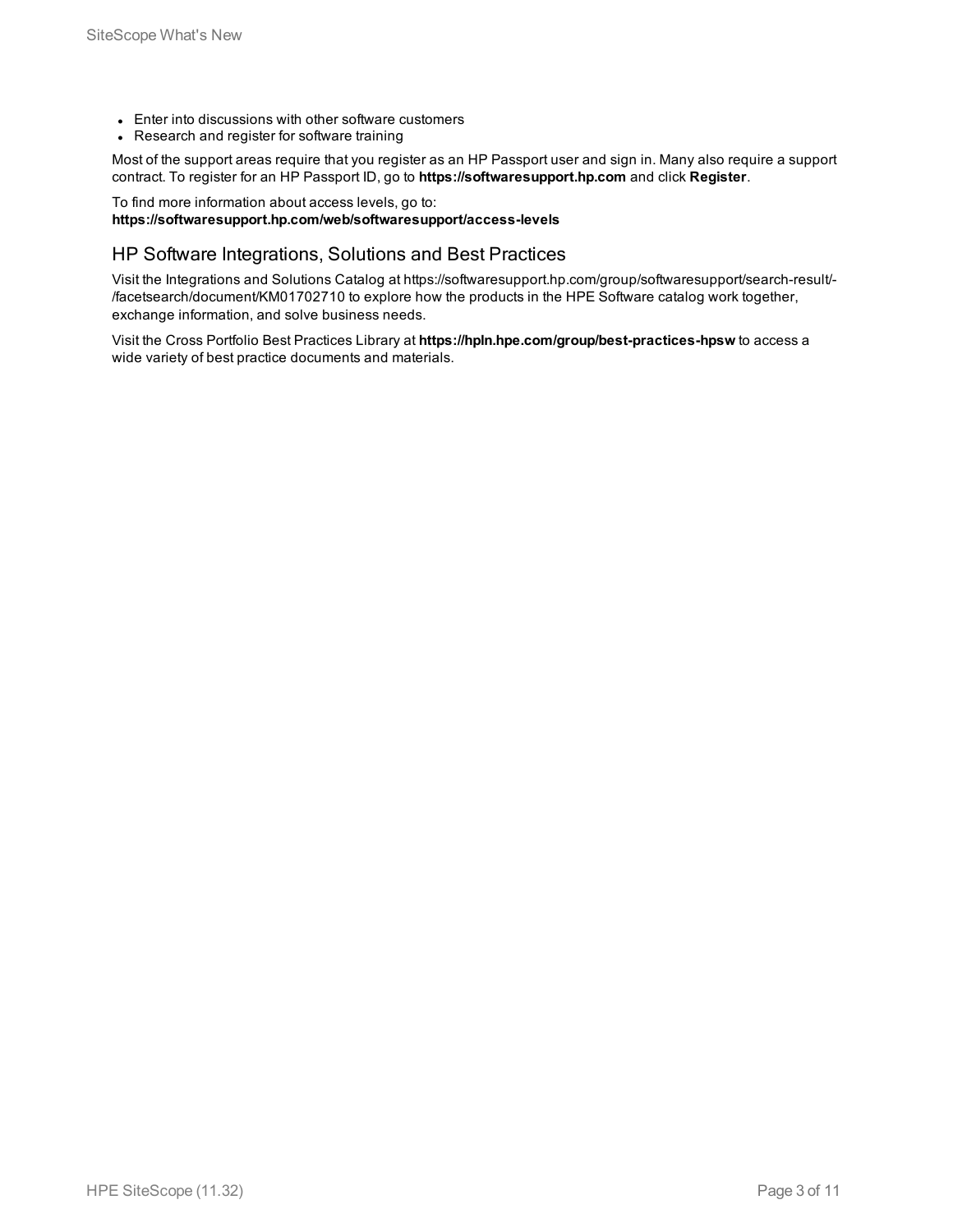# What's New in SiteScope 11.32

This document provides information about new features and enhancements in HPE SiteScope 11.32.

## What's New in the Latest SiteScope 11.32 Build Patch

#### **Dynamic Docker Monitor Enhancements**

- Ability to monitor all containers including containers that are not running currently.
- The following new additional counters are introduced:

New counters for all containers:

- <sup>o</sup> State
- <sup>o</sup> Availability

New counters for running containers:

- <sup>o</sup> network usage received (bytes)
- <sup>o</sup> network usage transmitted (bytes)
- <sup>o</sup> disk usage I/O read (bytes)
- <sup>o</sup> disk usage I/O read count
- <sup>o</sup> disk usage I/O write (bytes)
- <sup>o</sup> disk usage I/O write count

• Performance improvements to allow monitoring of Docker containers at a higher frequency of one minute (from the earlier 3 minutes).

• New parameter dynamicDockerCheckContainersStatsThreadPullSize enables you to configure the number of threads for the monitor run.

#### **SiteScope Image on the Docker Hub**

The SiteScope 11.32 Build Patch image is available on the Docker Hub. Docker Hub repositories let you share images with co-workers, customers, or the Docker community at large.

You can access the SiteScope image from: https://hub.docker.com/r/hpsoftware/sitescope/

## What's New in SiteScope 11.32

#### **License Migration**

This version of SiteScope provides the ability to work with the point-based license model if you have a valid point-based license. You can migrate your point-based license into the 11.32 configuration and use the new features and functionality of 11.32. See the SiteScope Deployment Guide for details on license migration.

#### **Integration with AutoPass License Usage Hub**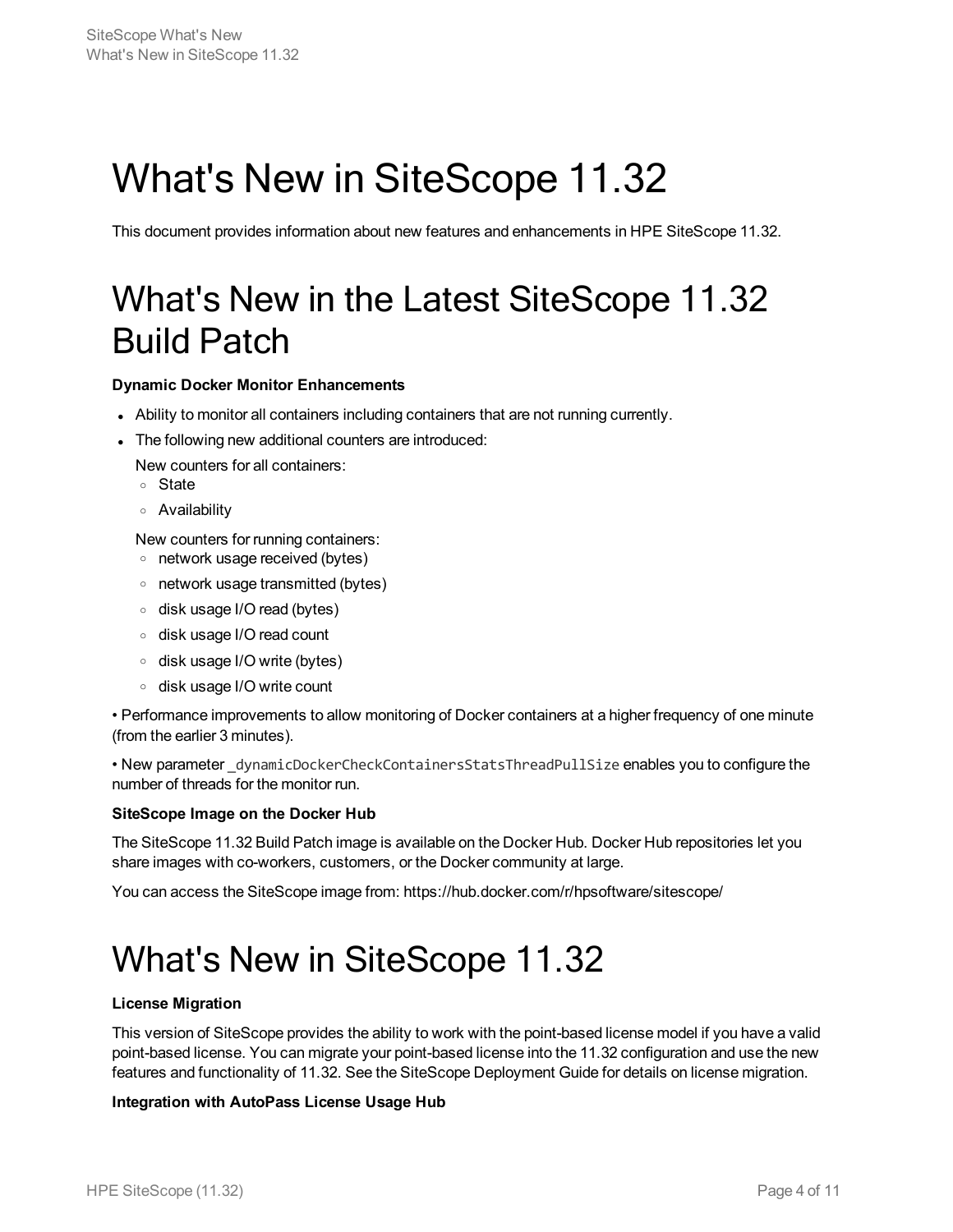SiteScope can integrate with the AutoPass License Usage Hub. With this integration, you will be able to view all your HPE product licenses information from the dashboard of the AutoPass License Server Usage Hub.

#### **Unified Console**

Unified Console is enhanced with a new look for better usability.

#### **Unified Console - Manage View**

Manage View is enhanced to update custom properties for the following monitors:

- CPU Monitor
- Log File Monitor
- Memory Monitor
- Ping Monitor
- Script Monitor
- Service Monitor
- URL Monitor

#### **Monitor Refreshment**

#### **REST API Monitor**

SiteScope REST API monitor enables monitoring the performance of software that provide their counters in the form of JSON or XML through HTTP/HTTPS interfaces using REST API calls. Some examples of software that can be monitored using the REST API monitor are Mongo DB, GlassFish AS, and Docker. Using this monitor you can also monitor your REST Web Services.

This monitor supports monitoring all software that provide their counters in the form of JSON or XML representation through REST API HTTP/HTTPS methods.

#### **Monitor Enhancements**

#### **Docker Monitor**

Docker monitor is enhanced with the following:

- Extended cluster support to include monitoring of Kubernetes clusters
- Enhanced auto-discovery features
- Support for Docker configured for SSL

#### **Custom Monitors**

Custom monitors are enhanced with the following features:

- Option to specify UI elements for script parameters through XML configuration file.
- Hide configuration file and data processing script for the custom monitor.
- Option to protect the Content Package with password during export and import of the content package.
- Calculate MD5 checksum for custom monitor.

#### **Alerts**

REST Alerts is a new alert action type that is introduced with this version of SiteScope. REST alert sends data to any application URL using the JSON or XML format. This alert sends notifications from SiteScope to the application via the URL.

#### **Public APIs**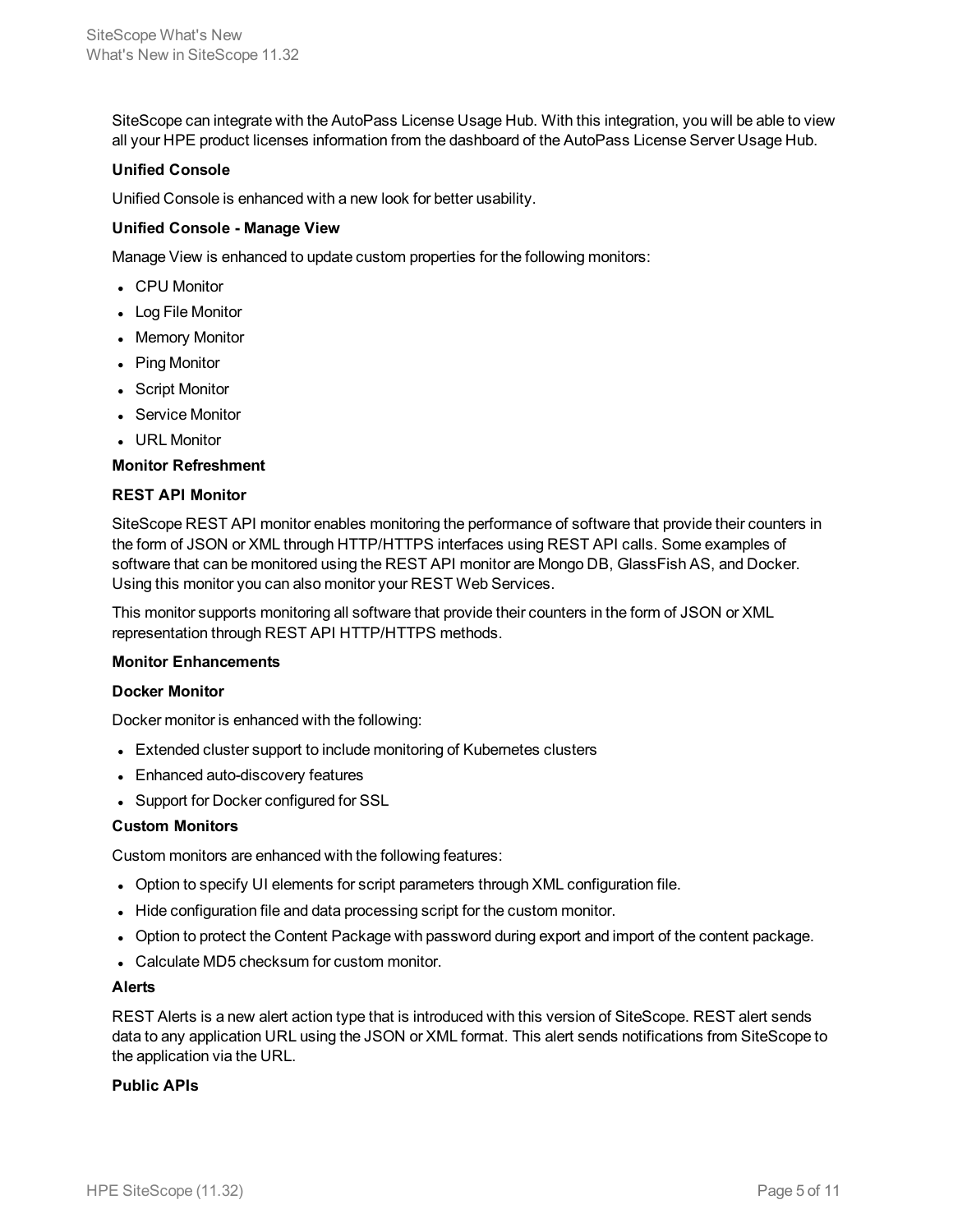- New REST APIs for data acquisition can be used for querying historical data for the following:
	- Monitor runs matching the specified query parameters.
	- VMware reconciliation topology collected by VMware monitors currently running on SiteScope.
	- List of monitor types together with the metric names per monitor type for which user has view permissions.

The methods **getData**, **getDataWithTopology**, and **getMonitorTypesWithMetricNames** enable you to perform the above tasks.

- **New getSchedulePreferencesSnapshot** (REST and SOAP-based) method retrieves all schedule preferences that are available in SiteScope.
- <sup>l</sup> New **updateTemplate** (REST and SOAP-based) method enables you to rename a template.
- <sup>l</sup> The **search** (REST and SOAP-based) method is enhanced to include regular expressions in the search criteria. The method allows to search for monitors and groups based on their tag names and values.

See the SiteScope Public API Reference Guide for more information.

#### **General**

Support for open SSH connection for Windows and Linux remote servers running on OpenSSH 7.1 P2.

#### **Integration with Operations Manager**

A new field **Instruction text** is added to the General Settings panel at the monitor level, which enables users to include help or instructional text in SiteScope event messages that are sent to Operations Manager/OMi.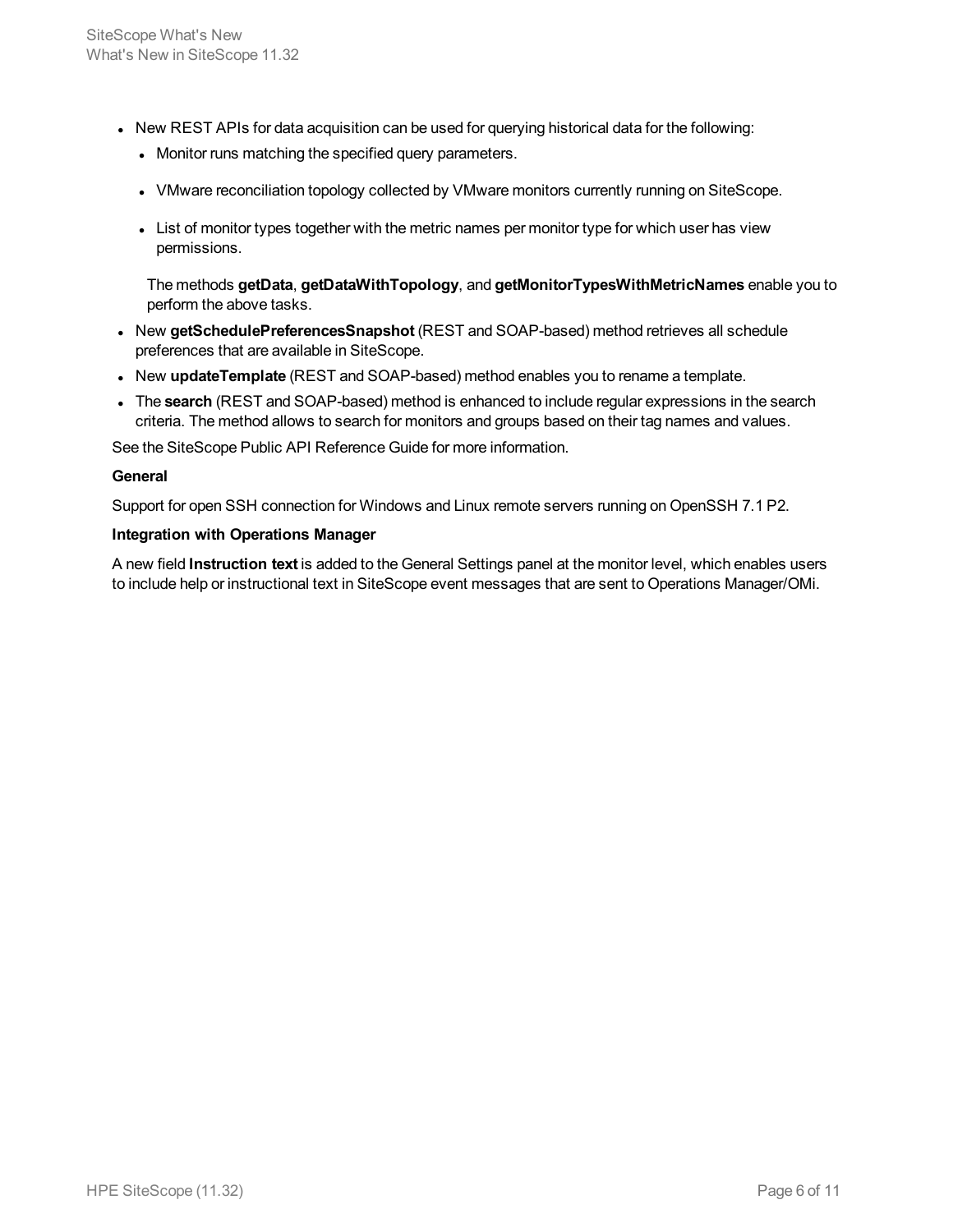# What's New in SiteScope 11.31

This guide provides information about new features and enhancements in SiteScope 11.31 and the latest build patch. It also includes information about new features and enhancements in HP SiteScope 11.30.

For new features and enhancements in earlier versions of SiteScope, see the HPE [Software](https://softwaresupport.hp.com/) Support site.

For customer escalation fixes and internal bug fixes made to [SiteScope](https://softwaresupport.hp.com/group/softwaresupport/search-result/-/facetsearch/document/KM01460799), see the SiteScope 11.31 Release [Notes](https://softwaresupport.hp.com/group/softwaresupport/search-result/-/facetsearch/document/KM01460799).

# What's New in the Latest SiteScope 11.31 Build Patch (IP1)

#### **SiteScope Image on the Docker Hub**

The SiteScope 11.31 Build Patch IP1 image is available on the Docker Hub. Docker Hub repositories let you share images with co-workers, customers, or the Docker community at large.

You can access the SiteScope image from: <https://hub.docker.com/r/hpsoftware/sitescope/>

#### **New Dynamic Docker Monitor**

• Added the Dynamic Docker monitor which enables you to monitor the health and performance statistics of a Docker environment from the cluster manager level (Swarm) to the application level (nodes and containers), including monitoring the health of the cluster manager and each Docker node.

Benefits of using this monitor:

- The monitor scans the target Docker node or cluster to dynamically discover the hierarchy and available performance counters. You can select from these performance counters to determine which measurements SiteScope should retrieve for reporting server status. You can also define the required thresholds for the counter's pattern. In this way, thresholds are also updated automatically when the counters are updated.
- You can also use this monitor to automatically discover applications running on the Docker node or cluster, and to create a monitor for each new known application. Each time the monitor requests counters from the server, the discovery mechanism checks the list of containers supplied by the monitor and searches for new containers. If it finds new containers, it searches the containers for known applications, and it automatically creates and deploys a new monitor for each known application using a predefined template.
- Using the Unified Console in SiteScope, you can see a consolidated view of all monitored Docker metrics at the same level. It includes the Cluster Manager (Swarm), all Docker nodes, Docker daemon counters, Docker containers and applications that run in each container, and Health Counters in a flattened view as a set of nested rectangles. The hierarchical relationship between the data is retained, enabling drill down/up to different levels.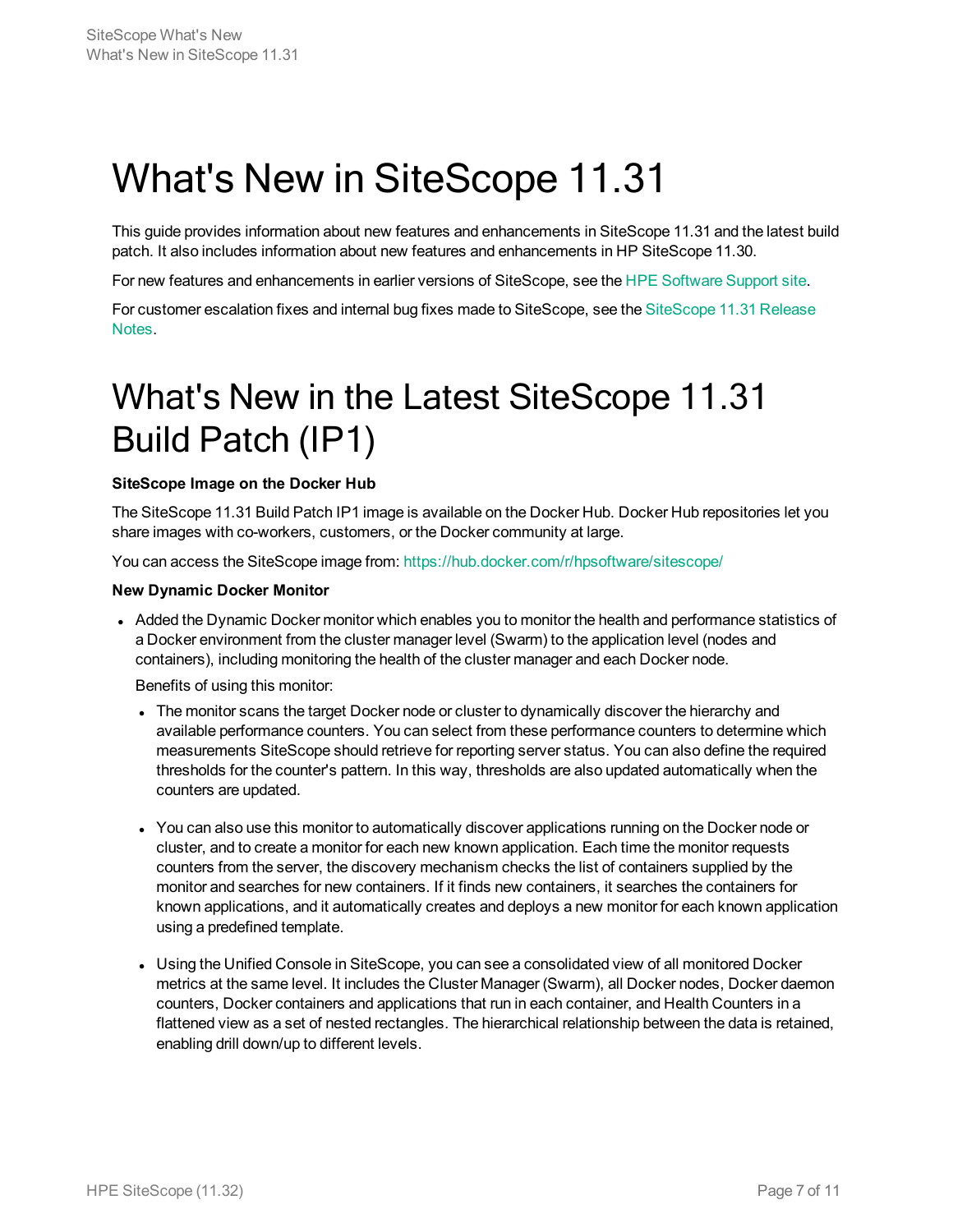#### **SiteScope APIs**

SiteScope supports REST APIs that provide services for working with SiteScope templates, groups, monitors and alerts without having to use the SiteScope user interface. SiteScope REST APIs can be invoked using any known REST client framework or tool. With SiteScope REST APIs you can perform the following configuration tasks:

- Template management create/delete template container, import/export template, get snapshot of templates
- Template deployment (monitor, group, alert)
- Publish template changes
- Group management Enable/disable groups, delete groups, search groups by specific criteria
- Monitor management Enable/disable monitors, delete monitors, run monitors, search monitors by specific criteria
- Alert management Enable/disable alerts

## What's New in SiteScope 11.31

#### **Unified Console - Manage View**

- Added the Manage view to the Unified Console. This provides self-service monitoring to non-admin users (after they have been granted the necessary permissions by the SiteScope administrator) to perform common administration actions such as deploy templates, update monitor configurations, run monitors, view associated alerts, and enable/disable monitors, groups, and alerts.
- Enables application owners to perform common administration actions, thereby reducing the amount of monitoring support required from the SiteScope administrator or monitoring team.
- Provides a modern and intuitive Java-free interface that provides improved usability and new look and feel (uses HTML5).
- Mobility. Supports iPad and Android tablets, and the most commonly used browsers including Chrome and Safari.
- Faster response time than the SiteScope Dashboard.
- Fully supported on big and small screens, making it is ideal for viewing monitor data in a network operations center.
- To assist in troubleshooting, you can copy the link for a selected group or monitor (from the browser), and send it to other users, enabling them to open the same location in the monitor tree.
- Improved navigation. You can navigate back and forward in the browsing history of the monitor tree using the Back and Forward browser buttons.
- Unified Console can be viewed on different screen sizes using the following default screen resolutions:
	- Large Desktop  $-$  1680 x 1050 pixels
	- Laptop  $-1280 \times 800$  pixels
	- $\bullet$  iPad 1024 x 768 pixels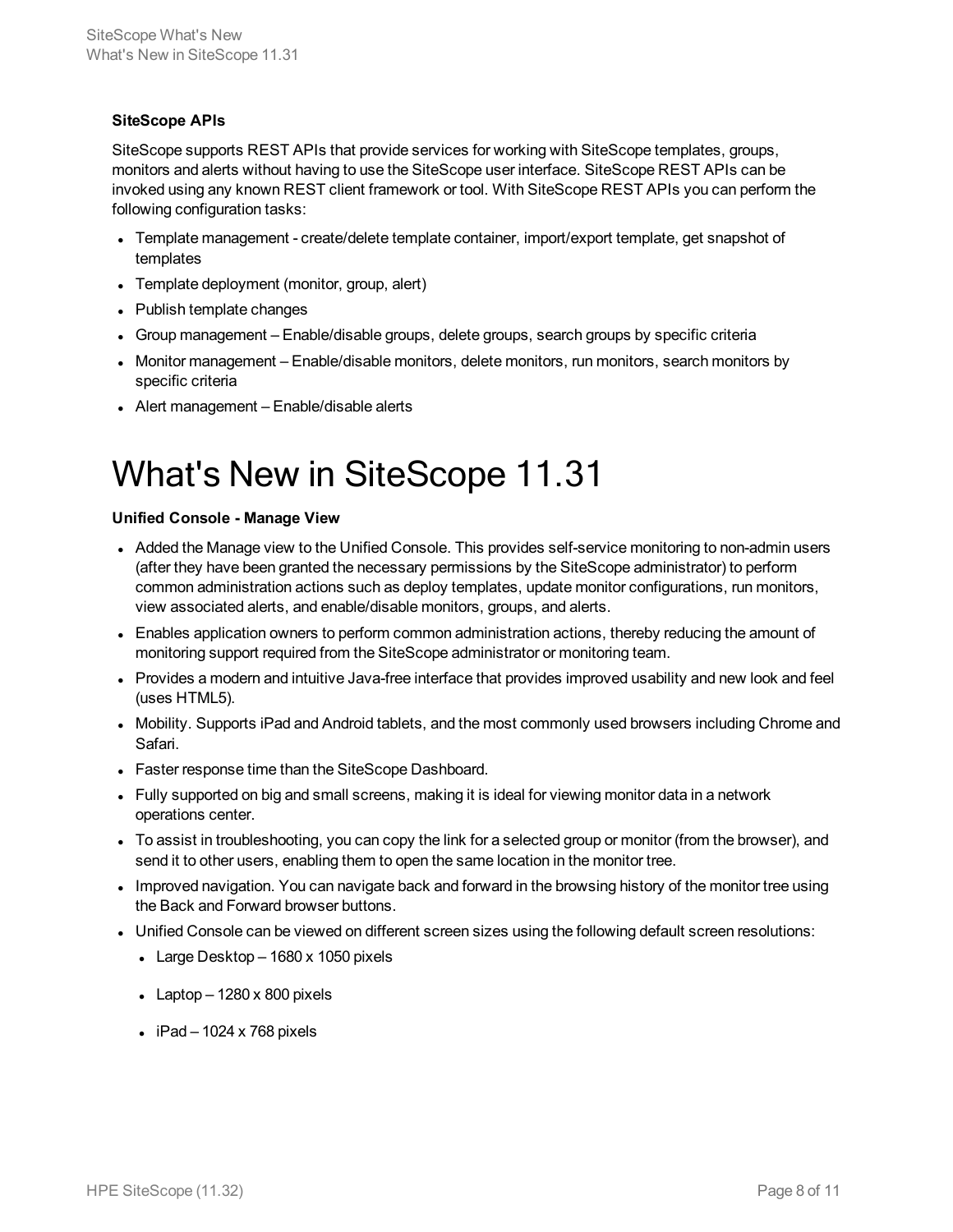#### **New Monitors and Solution Templates**

- Added the SAP MAI (Monitoring and Alerting Infrastructure) Alert monitor.
- Added the Apache Cassandra Solution Template that deploys a collection of monitors configured with default metrics that test the availability, performance, and health of the Cassandra node on the Cassandra database.
- Added the Apache Tomcat Solution Template that deploys a set of monitors that test the performance and availability of the Apache Tomcat server.
- Added additional counters to the Vertica Monitoring Solution Template, and added support for monitoring Vertica 7.1.1.

#### **Monitor Enhancements and Changes**

- Apache Server monitor: Added support for monitoring Apache Server 2.4.10.
- Citrix monitor: Added support for monitoring Citrix XenApp 7.6.
- ColdFusion Server monitor: Added support for monitoring ColdFusion Server 10 and 11, and a new field for selecting the ColdFusion version.
- F5 Big-IP monitor: Added support for monitoring F5 Big-IP 11.6.
- HAProxy monitor: Added support for monitoring HAProxy 1.5.10.
- HP Vertica monitor: Added support for monitoring Vertica 7.1.1.
- Integration (EMS) Monitors: Added support for the Generic Integration monitors (Technology Database, Log File, SNMP Trap, and Web Services).
- JMX and Dynamic JMX monitors: Added support for monitoring WildFly 8.1.0, 8.2.0 and JBoss EAP 6.3.0.
- Microsoft SQL Server monitor: Added support for monitoring Microsoft SQL Server 2014.
- Microsoft Windows 2012 R2 Update 1: Added support for monitoring Microsoft Windows 2012 R2 Update 1 to the following monitors: Active Directory Replication, COM+ Server, CPU, Directory, Dynamic Disk Space, LDAP, Memory, Microsoft Active Server Pages, Microsoft SQL Server, Microsoft Windows Event Log, Microsoft Windows Resources, Log File, Microsoft Windows Performance Counter, File, Microsoft Windows Services State, Multi Log, Script, Service.
- SAP monitors: Added support for SAP Java Connector version 3.x.
- Solaris Zones monitor: Added support for monitoring Solaris 11.2 operating systems.
- UNIX Resources monitor: Added support for monitoring UNIX remote servers running on Solaris 11.2 and Oracle Enterprise Linux 7.0.
- URL, URL Sequence, URL Content and URL Tool: Added the ability to select the preferred protocol option to use for the handshake process (any protocol, prefer SSL to TLS, or prefer TLS to SSL), and added support for TLS 1.1 and 1.2 to all of the above, and to the URL List and Web Service monitor.
- WebSphere Application Server monitor:
	- Added support for monitoring WebSphere Application Server 8.5x.
	- Reduced counter loading time by populating the Statistics counters only; the MBean objects are empty. To get counters for an MBean object, right-click the object, and select **Load Counters**.
- WebSphere MQ monitor: Added support for monitoring WebSphere MQ Servers 8.0.
- **.** Web Script Monitor: Added the ability to enable historical logging by adding the \_ **mdrvLogHistoryAppend** property to the **<SiteScope root directory>\groups\master.config** file, and setting the value to **=true** to save all runs in the same file with time-stamped run start/stop marker lines, or **=false** to backup the file each time a new run is logged.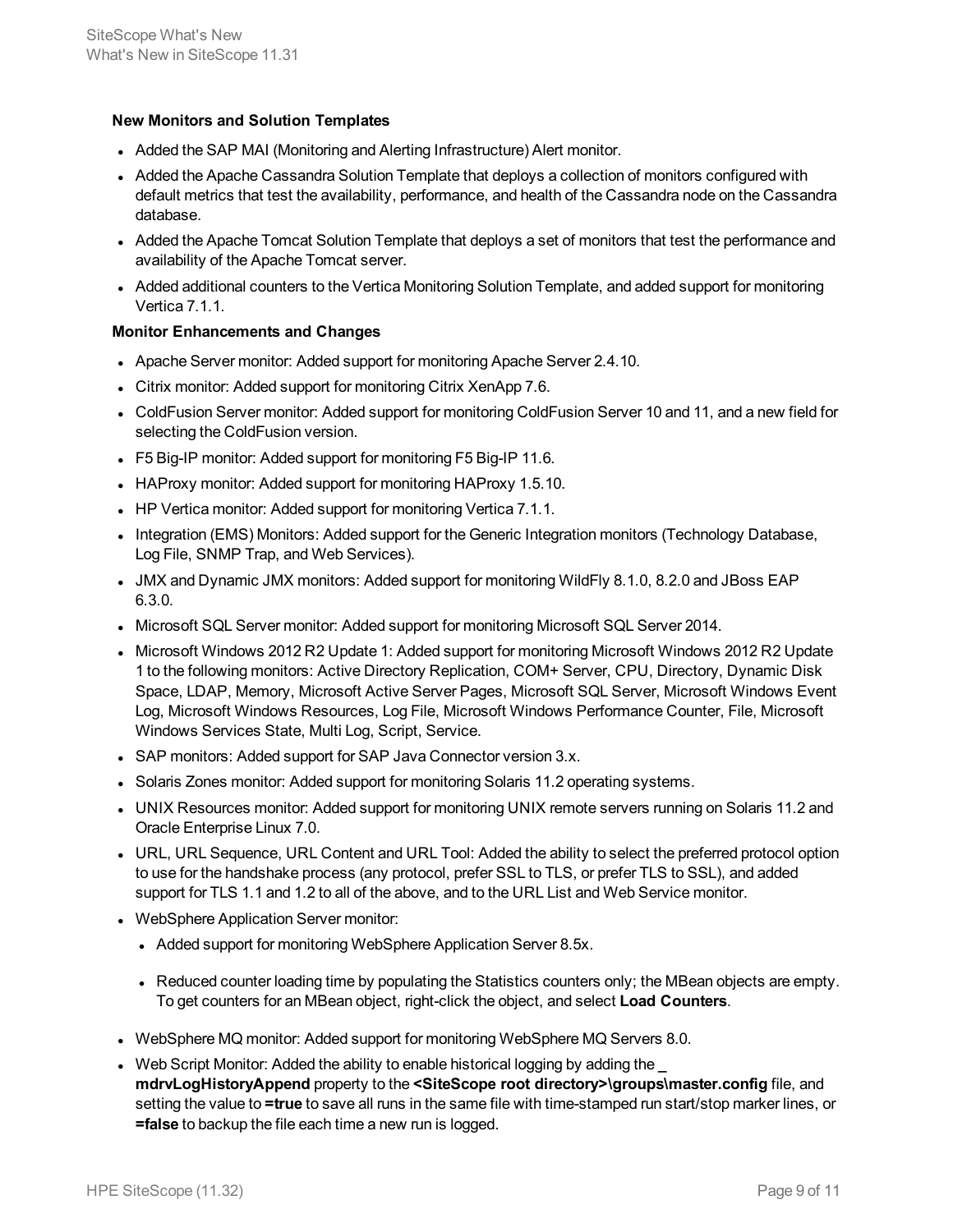#### **Predictive Analytics**

• Analytics Correlation results, showing the monitor status of the five highest counters of the Analytics Target monitors, are now available in the Event Console and in OMi events.

#### **User Permissions**

• As part of self-service monitoring, added the ability for a SiteScope administrator to determine the template containers that a user can access (in **Preferences > User Management Preferences >** *user\_ or\_user\_role\_profile* **> Main Settings > Allowed template containers**).

#### **Filter Manager**

• Added the Filter Manager which enables viewing and managing all filters from one dialog box.

#### **Integration with HP Operations Manager**

If there are several Network Interface Controllers (NIC) on a SiteScope server and you want to specify which NIC to use in SiteScopeDrilldownURL, you can specify the host of the appropriate NIC by adding **\_ configuredLocalhostName=<host>** to the **<SiteScope root directory>\groups\ master.config** file.

#### **SiteScope Configuration APIs**

• Added the **runToolOnMonitorEx** method to the API. This enables running the monitor configuration tool when configuring monitor properties for specific monitors.

#### **Supported Environments**

- Server System Requirements: Added support for running SiteScope on Oracle Enterprise Linux 7.0 and Red Hat ES/AS Linux 7.0 and 7.1.
- Client System Requirements:
	- Google Chrome is now supported on browsers that support NPAPI.
	- Java Plug-in: JRE 8 Update 51 is the latest certified version.
	- Mozilla Firefox 38 ESR is the latest certified version.